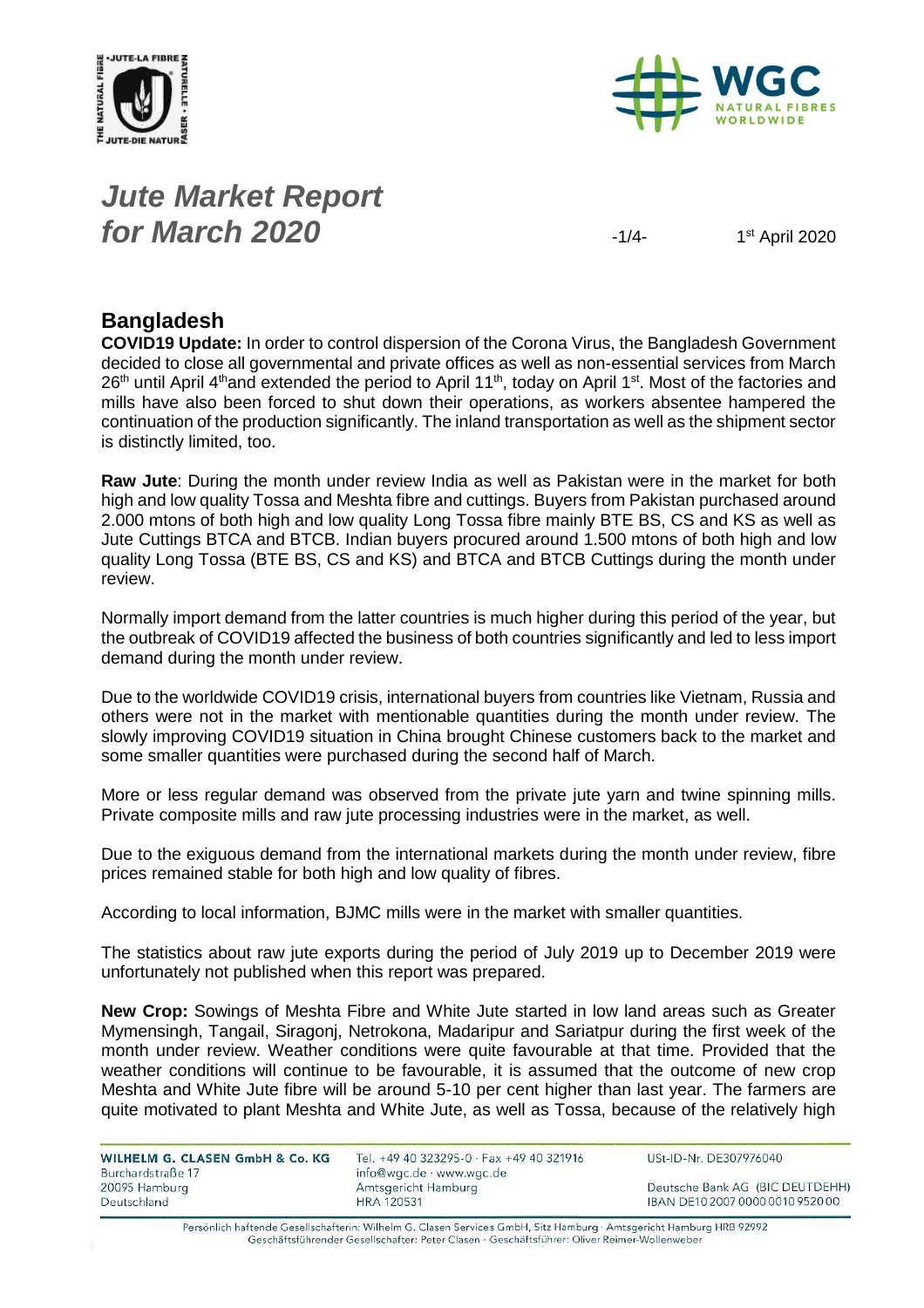



# *Jute Market Report for March* **2020**  $\frac{1}{2}$

 $1<sup>st</sup>$  April 2020

market prices. As the seeds for Meshta and White Jute are of local origin, one can expect that there shall be no significant interruptions in seed supply, which may be caused by the COVID19 situation.

Sowings for Tossa Jute are expected to start from mid of April. At this moment it is too early to forecast the outcome of new crop, especially as 30 to 40 per cent of the seeds are imported from India. In case the lockdown in India will be prolonged, an acute shortage of Tossa seeds may arise.

During the beginning of the month under review Bangladesh enjoyed moderate rainfalls mixed with good sunshine, i.e. ideal conditions for Meshta and White Jute sowings. But since more than two weeks growers are desperately waiting for rain.

**Jute Yarn and Twine**: During the month under review export demand of both high and low quality jute yarn and twine from the major importing countries like Turkey, The Middle East and Iran was observed slow. Same applies for the demand from other regular buyers of Jute Yarns and Twines from countries like China, Vietnam, Russia, African countries and Europe.

A minimal demand from local market for both Hessian and Sacking Quality was observed during the month under review. Because of the poor demand from international markets, the export prices remained stable for both low and high quality jute yarns and twines during the month under review.

As mentioned above, due to the outbreak of COVID19 in Bangladesh, most of the jute mills were forced to stop their production at least from March 26<sup>th</sup> until April 11<sup>th</sup>.

**Jute Goods**: During the month under review export demand from countries like Africa, Europe, Australia, USA, China and Vietnam was on an average level, but since it is unknown when shipments can take place, a lot of mills were unwilling to accept larger orders. India was regularly in the market as buyer of unstitched Binola and B-twill bags.

During the month under review export demand for Carpet Backing Cloth from importing countries in Europe, UK, Japan, Australia and New Zealand was rather sluggish.

Export price development Jute Goods:

| Hessians:     | unchanged |
|---------------|-----------|
| Sackings JBA: | unchanged |
| CBC:          | unchanged |

Latest news: Users of Chittagong port fear that the limited delivery of imported goods may lead to a serious container congestion and will slow down operations at the country's premier maritime port. The number of containers at the port yard is increasing significantly since the importers are

| WILHELM G. CLASEN GmbH & Co. KG | Tel. +49 40 323295-0 · Fax +49 40 321916 |
|---------------------------------|------------------------------------------|
| Burchardstraße 17               | info@wgc.de · www.wgc.de                 |
| 20095 Hamburg                   | Amtsgericht Hamburg                      |
| Deutschland                     | <b>HRA 120531</b>                        |

USt-ID-Nr. DE307976040

Deutsche Bank AG (BIC DEUTDEHH) IBAN DE10 2007 0000 0010 9520 00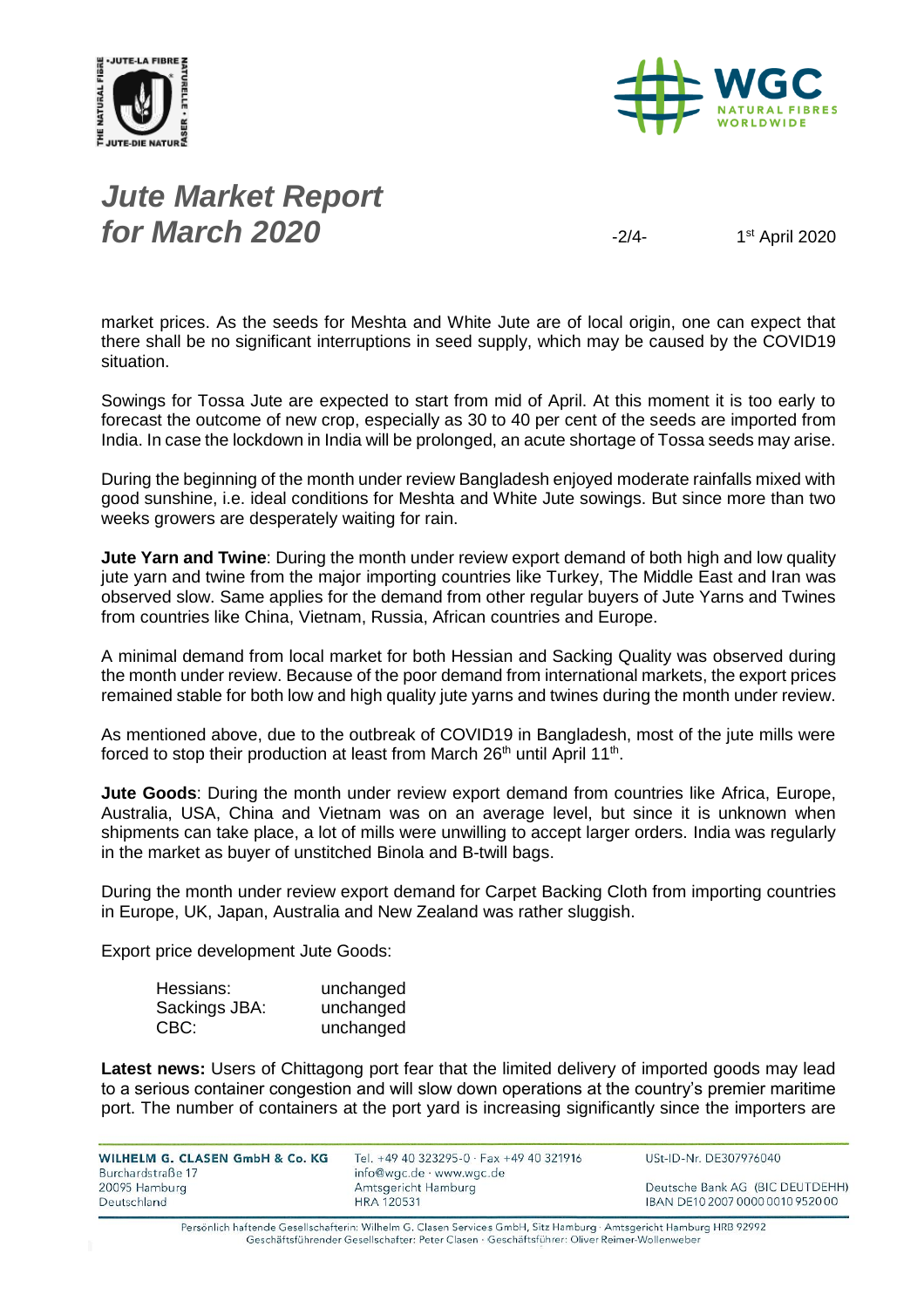



# *Jute Market Report for March* **2020**  $\frac{3}{4}$

1<sup>st</sup> April 2020

taking delivery of containers slowly as the country is going through a general holiday from March  $26<sup>th</sup>$  till April 11<sup>th</sup> to curb the spread of coronavirus.

The total storage capacity of Chittagong port is 49,018 TEUs. However, the number of loaded containers at the port yard has already risen to 40,000 TEUs. Around 90% of the country's exports and imports are executed through Chittagong port which is located by the estuary of the Karnaphuli River.

On March 6<sup>th</sup>, Bangladesh celebrated the National Jute Day-2020 for the fourth time throughout the country amid enthusiasm with a view to making jute goods popular among the people. On the eve of the day, President M Abdul Hamid and Prime Minister Sheikh Hasina issued separate messages greeting the people involved with the jute sector. In their messages, they hoped that jute will play a positive role in the economic development of the country as well as protection of the environment once its multiple usages are ensured. President Hamid, in his message, said the government has taken various initiatives, including modernization of the state-owned jute mills, to bring back the glorious past of the jute sector. "The Mandatory Jute Packaging Act 2010 and the Mandatory Jute Packaging Rule 2013 have been implemented to increase the domestic demand for jute," the president said, adding that the Jute Act-2017 has also been enacted in this regard. Instead of artificial polythene, he also mentioned that the initiative has been taken to make the environment-friendly 'Golden Bag' from jute which is also perishable. Abdul Hamid hoped that the use of environment-friendly jute products would accelerate flourishing of the industry. The Mandatory Jute Packaging Act-2010 and the other rules regarding this are already playing a positive role for protecting the environment and the public interest, said Prime Minister Sheikh Hasina, in her message. The premier said that the jute production in the country has increased by enacting the Jute Act-2017. "As a result, the interest of all stakeholders of the jute sector has been ensured," she added. "The present government has been working relentlessly to improve the living standard of the common people. Our goal is to establish Bangladesh as a middle-income country by 2021 and the developed and prosperous one by 2041," she said. Ahead of the Mujib Year, the prime minister hoped the Ministry of Textiles and Jute can contribute more to the country through environment-friendly jute and jute-goods.

#### **India**

**COVID19 Update:** In order to control spread of the Corona Virus, the Indian Government decided to close all governmental and private offices, as well as factories from March 23rd until April 14<sup>th</sup>. The Indian [Jute Mills](https://retail.economictimes.indiatimes.com/tag/jute+mills) Association has sought exemption from the Centre to resume their operations during the 21-day nationwide lockdown imposed to contain the coronavirus outbreak, saying that shortage of jute bags could lead to a disruption of food grain supply. The [industry](https://retail.economictimes.indiatimes.com/news/industry) body also urged West Bengal Chief Minister Mamata Banerjee to give permission to restart operation in the mills. "Non-availability of packing material at the time of food grains arrival can derail the procurement

WILHELM G. CLASEN GmbH & Co. KG Burchardstraße 17 20095 Hamburg Deutschland

Tel. +49 40 323295-0 · Fax +49 40 321916 info@wgc.de · www.wgc.de Amtsgericht Hamburg **HRA 120531** 

USt-ID-Nr. DE307976040

Deutsche Bank AG (BIC DEUTDEHH) IBAN DE10 2007 0000 0010 9520 00